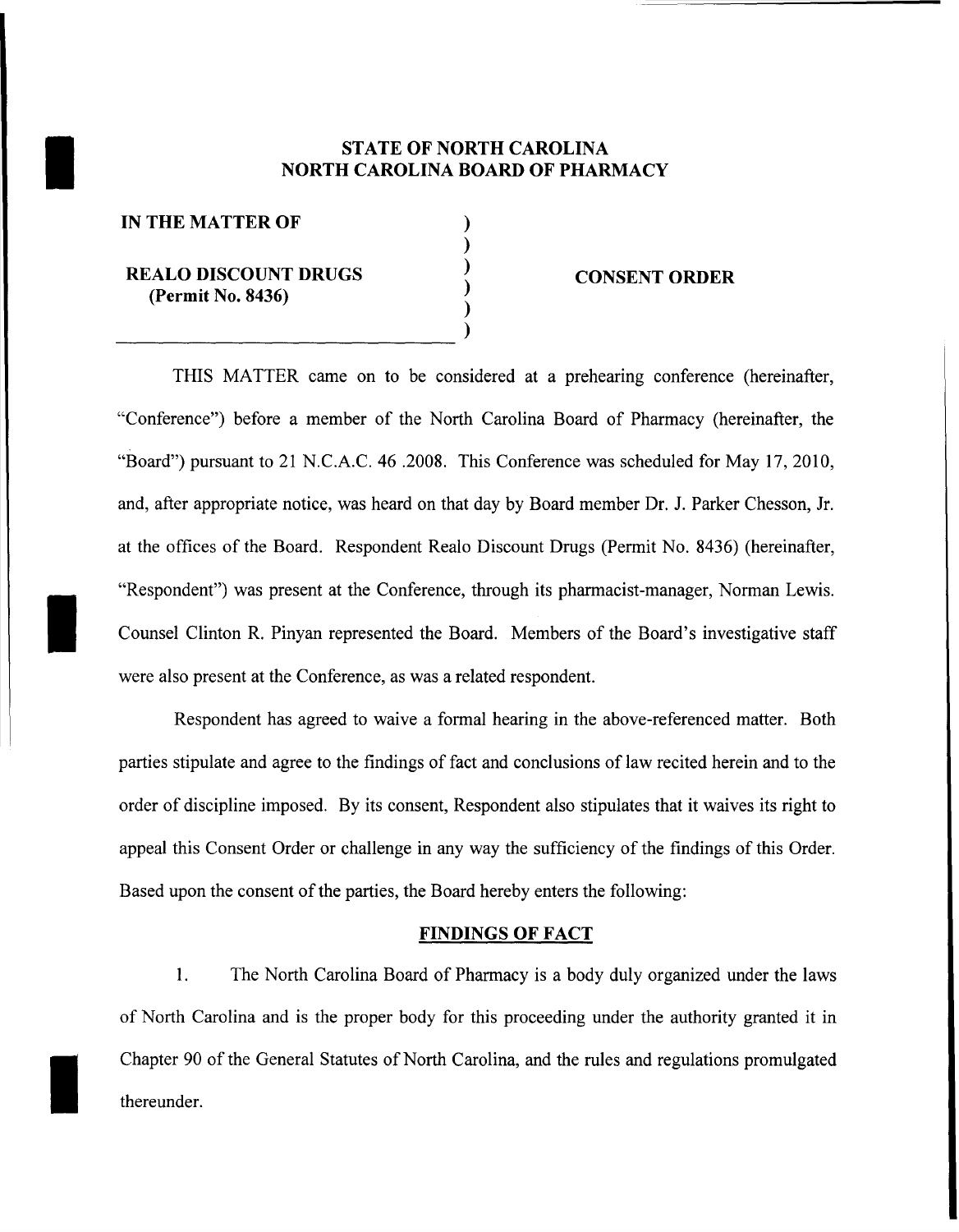2. Respondent is, and was at all relevant times referred to herein, a pharmacy permitted by the State of North Carolina with Permit No. 8436, located at 104 Parkwood Drive, Snow Hill, North Carolina. Respondent is and was, at all relevant times referenced to herein, subject to the rules and regulations of the North Carolina Board of Pharmacy and the laws of the State of North Carolina.

I

I

I

3. On fifteen separate occasions between June 12, 2008 and December 15, 2008, Respondent dispensed carisoprodol to a patient sooner than permitted by the patient's prescription.

4. The patient was prescribed a fifteen-day supply of carisoprodol. Those drugs were dispensed sooner than permitted on the following occasions:

- a.  $Rx \#1119370$ . Fifteen-day supply dispensed on June 12, 2008 by R. Ph. JDW;
- b. Rx #1119370. Fifteen-day supply dispensed on June 25, 2008 by R. Ph. NCL;
- c.  $Rx \#1119370$ . Fifteen-day supply dispensed on July 7, 2008 by R. Ph. NCL;
- d. Rx #1124871. Fifteen-day supply dispensed on July 18,2008 by R. Ph. NCL;
- e. Rx #1124871. Fifteen-day supply dispensed on July 25,2008 by R. Ph. NCL;
- f. Rx #1124871. Fifteen-day supply dispensed on August 4,2008 by R. Ph. NCL;
- g. Rx #1124871. Fifteen-day supply dispensed on August 15,2008 by R. Ph. NCL;
- h. Rx #1119370. Fifteen-day supply dispensed on August 18,2008 by R. Ph. NCL;
- i. Rx  $\#1135887$ . Fifteen-day supply dispensed on October 27, 2008 by R. Ph. NCL;
- J. Rx #1135887. Fifteen-day supply dispensed on November 7, 2008 by R. Ph. JDW;
- k. Rx #1135887. Fifteen-day supply dispensed on November 18, 2008 by R. Ph. NCL;

2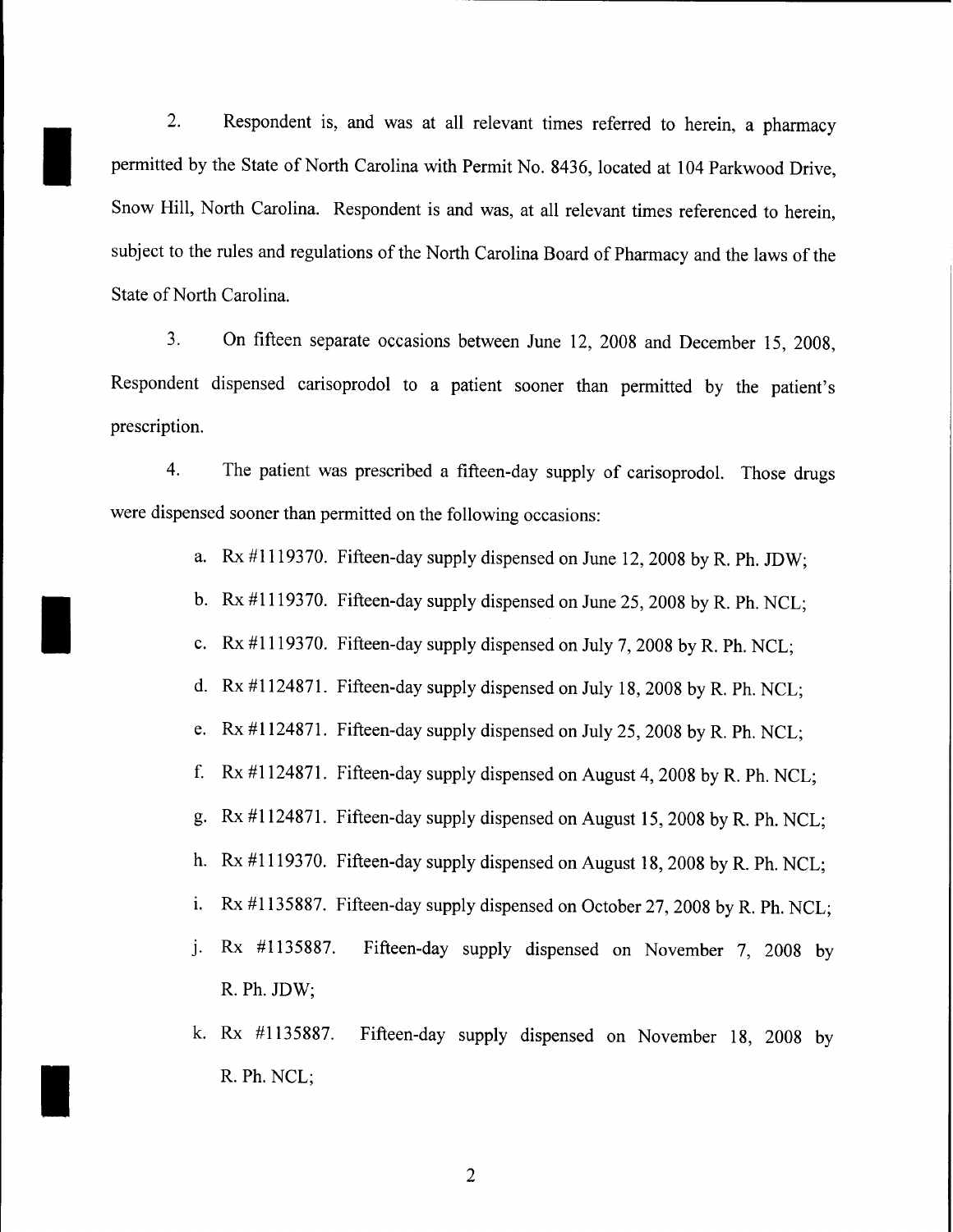1. Rx #1135887. Fifteen-day supply dispensed on November 25, 2008 by R. Ph. NCL;

I

I

I

- m. Rx #1135887. Fifteen-day supply dispensed on December 3, 2008 by R. Ph. NCL;
- n. Rx #1141399. Fifteen-day supply dispensed on December 11, 2008 by R. Ph. JDW; and
- o. Rx #1141399. Fifteen-day supply dispensed on December 15, 2008 by R.Ph.JDW;

5. On some of these occasions, Respondent dispensed the medication early in a fashion that resulted in the patient receiving amounts in significant excess of the normal daily therapeutic dose.

6. In August 2008, Respondent's pharmacist-manager was informed that the patient's prescription had been filled earlier than prescribed, and Respondent's pharmacistmanager placed a note on the patient's profile warning that the prescription should not be refilled early. Notwithstanding that note, Respondent continued to dispense the mediation early on at least seven occasions after its pharmacist-manager placed the note in the patient profile.

#### **CONCLUSIONS OF LAW**

Based on the above findings, the Board concludes as a matter of law:

1. Respondent violated N.C. Gen. Stat. §§ 90 -85.38(b) and 90-85.40(f); and 21 N.C.A.C. 46 .180l(a), 46.1802,46 .1804(a) and 46.1805.

2. Respondent admits that the conduct in this matter constitutes sufficient grounds for disciplinary action on its permit under N.C. Gen. Stat. § 90-85.38.

3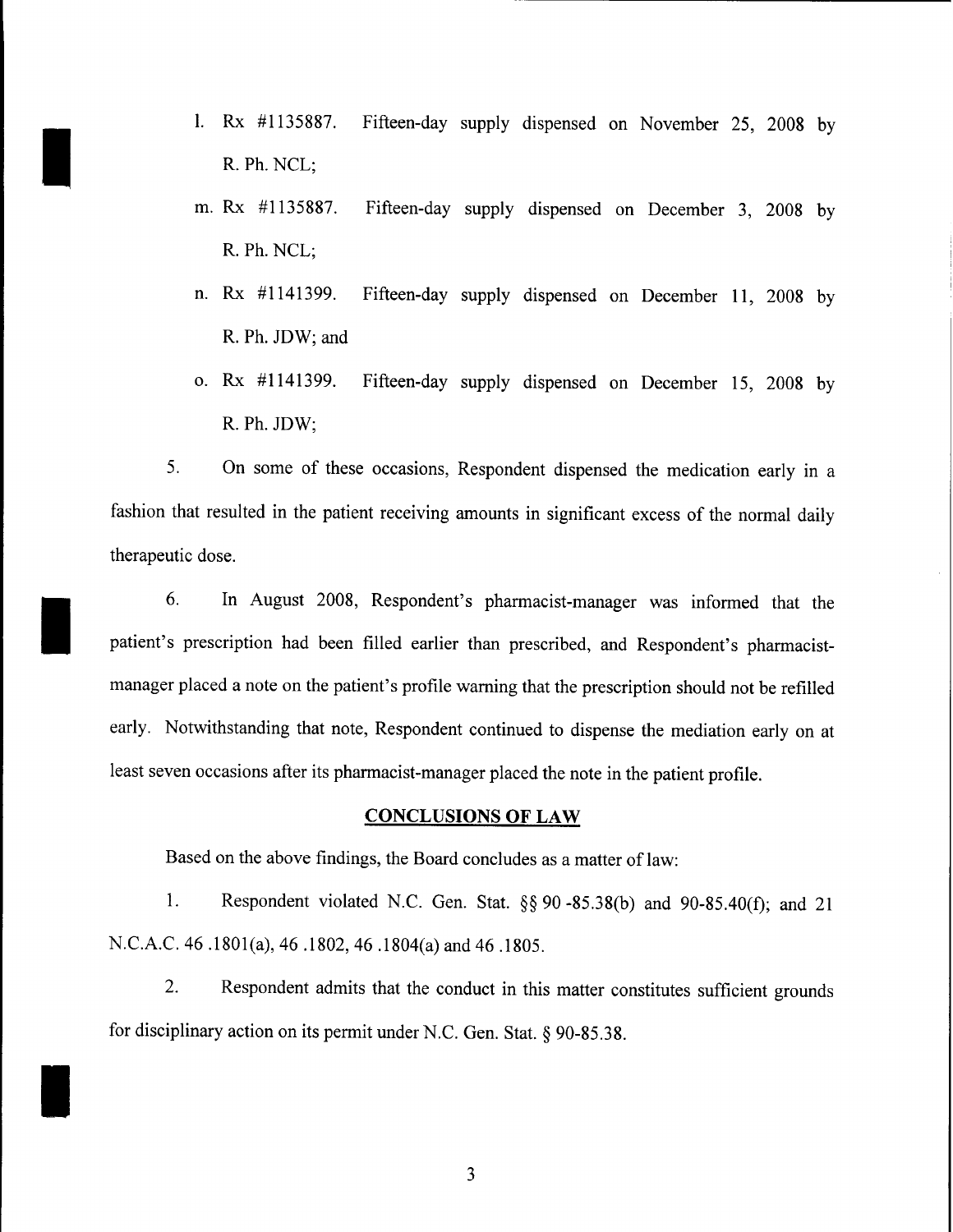Based upon the foregoing, and with the consent of the parties, IT IS THEREFORE ORDERED that the permit of Respondent, Permit No. 8436, is hereby REPRIMANDED. Respondent further shall violate no laws governing the practice of pharmacy or the distribution of drugs and shall violate no rules or regulations of the Board.

This the  $\frac{\int_{0}^{\frac{1}{2}} \int_{0}^{\infty} \frac{1}{2} \, dx \, dx}{\int_{0}^{\infty} \frac{1}{2} \int_{0}^{\infty} \frac{1}{2} \, dx \, dx}$ , 2010.

### NORTH CAROLINA BOARD OF PHARMACY

 $\left(\begin{array}{c} By \end{array}\right)$ 

Jack W. Campbell, IV Executive Director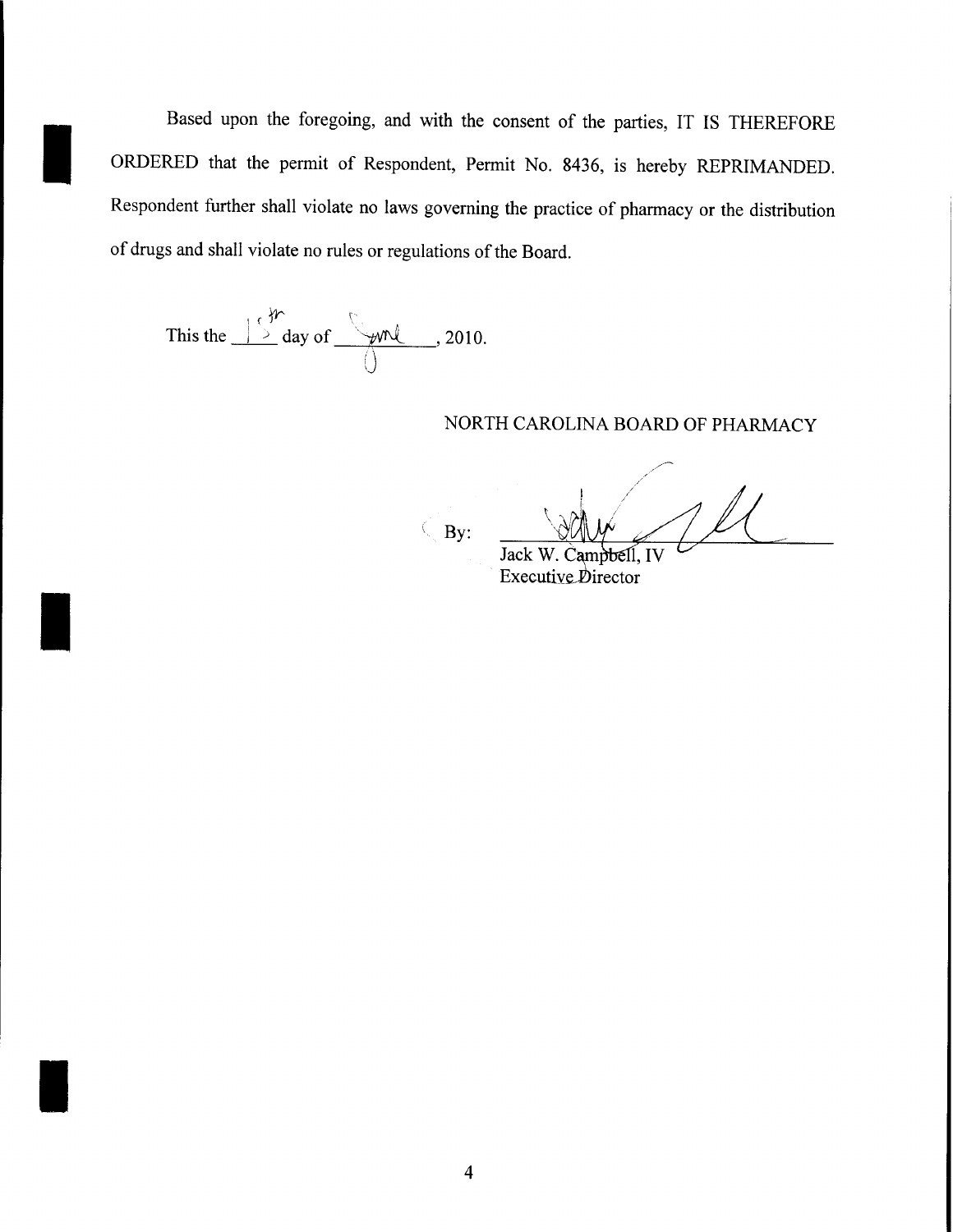Realo Discount Drugs, Permit No. 8436, has full knowledge that it has the right to a formal hearing, at which it would have the right to be represented at its expense by counsel, in this matter. The undersigned freely, knowingly and voluntarily waives such right by entering into this Consent Order.

The undersigned understands and agrees that by entering into this Consent Order, it certifies that it has read the foregoing Consent Order and that it voluntarily consents to the terms and conditions set forth therein and relinquishes any right to judicial review of Board actions which may be taken concerning this matter.

The undersigned further understands that should it violate the terms and conditions of this Consent Order, the Board may take additional disciplinary action.

The undersigned understands and agrees that this Consent Order will not become effective unless and until approved by the Board.

The undersigned understands that it has the right to have counsel of its choice review and advise him with respect to its rights and this Consent Order, and represents that it enters this Consent Order after consultation with its counsel or after knowingly and voluntarily choosing not to consult with counsel. The undersigned represents and warrants that the undersigned agent is duly authorized to execute the Consent Order on behalf of Realo Discount Drugs.

CONSENTED TO BY:

REALO DISCOUNT DRUGS (Permit No. 8436)

 $By:$  Nove of Colon See Date  $S|25|2010$ 

NORTH CAROLINA

I

I

*Lenoir* COUNTY

I, the undersigned Notary Public of the County and State aforesaid, do hereby certify that the following person(s) personally appeared before me this day, and acknowledged the due<br>execution of the foregoing document: Norman Colon Lewis<br>Date: 5-25-2010<br>Notary Public execution of the foregoing document:  $N_{\alpha\beta}$  Colon Lewis

Date:  $5 - 25 - 2010$ 

| Baymin<br>ا ما اب |  |
|-------------------|--|
| Notary Public     |  |
| Bonnic            |  |

My commission expires:  $November 25, 2012$